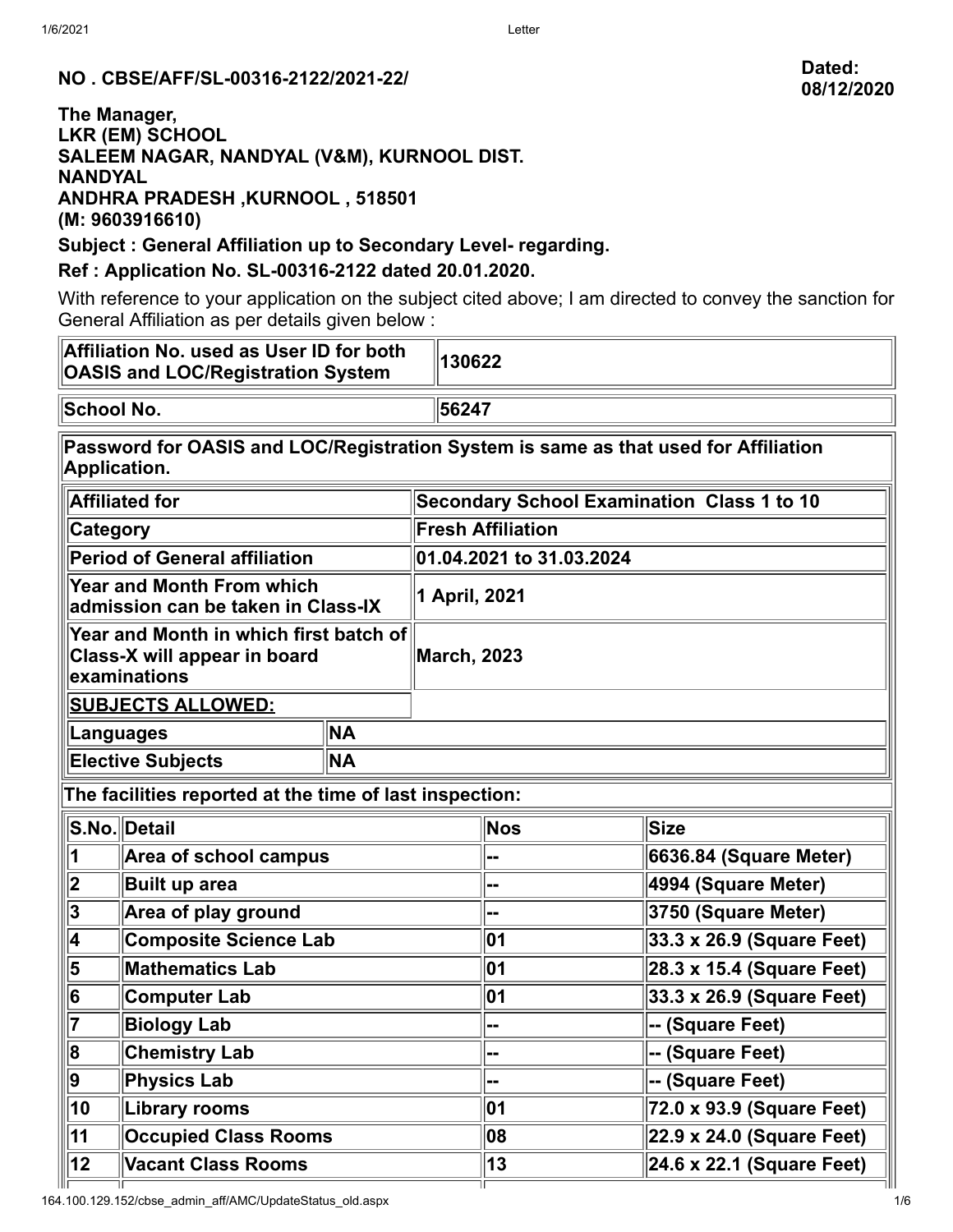## **13 Name of society running the school NIRMALA EDUCATIONAL SOCIETY**

The above sanction is subject to fulfillment of following conditions:-

- 1. The school will follow the syllabus on the basis of curriculum prescribed by NCERT/CBSE for the Middle Classes. The school will follow syllabus and courses as per scheme of studies prescribed by the Board for Secondary/Sr. Secondary School Examination and changes made therein from time to time.
- 2. The school should go through the provision of **Affiliation and Examination Bye Laws and keep a copy there of** for reference purpose and also advised to visit CBSE websites /, http://cbseacademic.nic.in/ & http://cbse.nic.in/ for updates. The School is expected to see all circulars on these CBSE websites at least once every week.
- 3. **The school shall submit their information through Online Affiliated School Information System (OASIS) as per details given in circular no. affiliation-06/2018 dated 24.04.2018. Link for OASIS is available on Board's website: www.cbse.nic.in. Please see point number 46 for OASIS credentials.**
- 4. The school will follow the **RTE Act, 2009** and instructions issued thereon by the CBSE/Respective State /UT Govt. from time to time.
- 5. The school will enroll students proportionate to the facilities available in the school as prescribed in the Affiliation Bye-Laws of the Board which shall not in general exceed the optimum number as under :-

| ∥Campus<br>⊪area |      | <b>Enrolment</b> No. of Sections (pre- | $\ $ No. of Sections at Sr. Secondary $\ $<br>$\ $ (XI &XII) |
|------------------|------|----------------------------------------|--------------------------------------------------------------|
| $ a \ $ 1.0 acre | 1250 | $\parallel$ 02 in each class           | $\parallel$ 04 each in class XI and XII                      |
| $ b \ 1.5$ acre  | 1875 | $\parallel$ 03 in each class           | $\parallel$ 04 each in class XI and XII                      |
| $ c \ 2.0$ acre  | 2500 | $\parallel$ 04 in each class           | $\parallel$ 04 each in class XI and XII                      |

d) restricted as per the actual facilities in the school which shall be proportionate to the School running on bigger campus of more than 02 acres, the number of students shall be optimum number mentioned at (a), (b) and (c) above.

- 6. The school will provide well equipped Laboratories, Library and other facilities as per norms of the Board. The relevant books as per the academic level of students shall be made available in the library.
- 7. The School should have at least one adequately equipped computer lab with a minimum of 10 computers and would ensure **computer student ratio of 1:20** at least. Proper software along with facility of Broad Band connectivity with the feature of 'internet always on' from any service provider to be ensured.
- 8. The schools affiliated and running upto Senior Secondary Level will provide suitable facilities including the equipment in laboratories/workshops and games for classes XI and XII as per requirements laid down in rules.
- 9. The school will also abide by the conditions of Recognition/NOC prescribed by the State Government concerned.
- 10. The school is required to restrict the number of sections as per the infrastructure facilities available in the school as per rule 10.6 of Affiliation Bye-laws. The **optimum number of students** in a section of a class should not be more than 40 and number of students at middle, secondary and senior secondary level of the school shall preferably be proportionate to each other.
- 11. **The section teacher ratio of 1:1.5** is to be maintained to teach various subjects and school shall appoint qualified and trained teaching staff on regular basis as per provisions of Affiliation Bye Laws of the Board
- 12. The school and its records shall be open for inspection by an officer/official of the Board or an authorized representative of the Board/State Educational Department at any time and the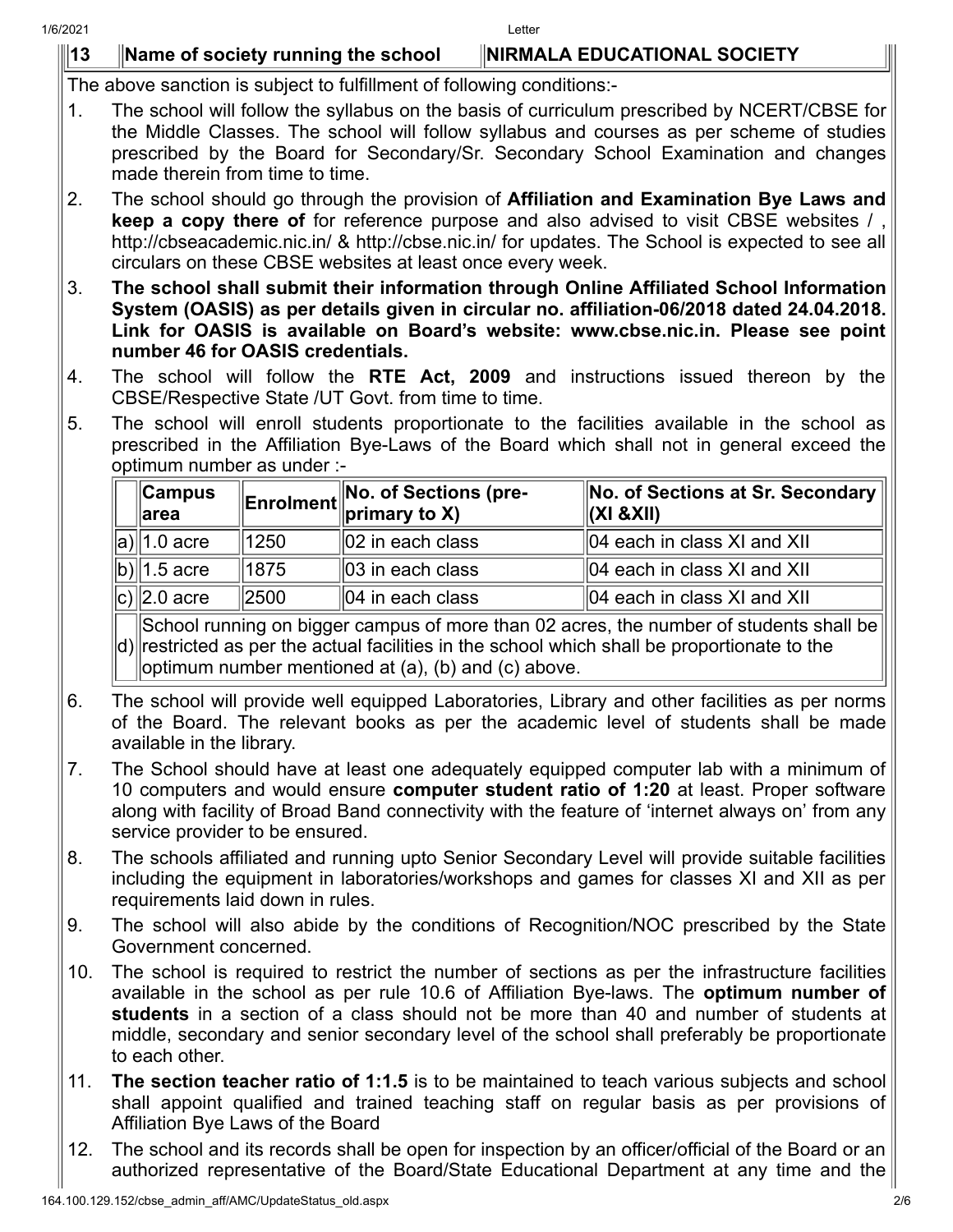school shall furnish information as may be asked for by the Board/State Government from time to time.

- 13. As per Rule 13.3 and 13.3 (i), the school shall supply information and returns called for by the Board/State/ Central Government/Local Authority within the prescribed time given for its furnishing to the authority concerned and the school should prepare its annual report containing comprehensive information including name, address postal and e-mail, telephone numbers, affiliation status, period of General affiliation, details of infrastructures, details of teachers, number of students and status of fulfillment of norms of affiliation Bye-Laws and upload same on the school's website before 15th September of every year.
- 14. The accounts should be audited and certified by a Chartered Accountant and proper accounts statements should be prepared in the name of school, as per rules.
- 15. The school will strictly adhere with all rules regarding safety of students including Fire fighting and Transportation, etc. Further, school will provide adequate facilities for potable drinking water and clean healthy and hygienic toilets with washing facilities for boys and girls separately in proportion to the number of students.
- 16. Teachers are to be educated to avoid **Corporal Punishment i.e**. rule no. 44.1 (d & e).
- 17. As per rule no. 8.2 and 13.11, facilities for physically challenged student(s) should be adequately provided and every school shall promote inclusion of student(s) with disabilities/special needs in the normal school as per provisions of the **'Rights of Persons with Disabilities Act 2016'.**
- 18. The school shall take care of **Health, sanitation and fire safety** requirements in accordance with rule no. 3.3 (vii), rule 8.5 and rule 23.11.
- 19. The school has to constitute a committee for protection of woman from **sexual harassment** at the work place and to abide by the guidelines and norms prescribed by the Hon'ble Supreme Court of India in W.P. Criminal No.666-70 of 1992 Vishaskha and other vs State of Rajasthan and other delivered on 13.8.1997 Refer rule no. 10.9.
- 20. Fees should normally be charged under the heads prescribed by the Department of Education of the State/U.T. for schools of different categories. **No capitation fee or voluntary donations** for gaining admission in the school or for any other purpose should be charged / collected in the name of the school and the school should not subject the child or his or her parents or guardians to any screening procedure in accordance with Rule No. 11.1, 2 & 3. Also, as per Chapter II, Rule No. 11.1 of Affiliation Bye-Laws, fees charged should be commensurate with the facilities provided by the institution.
- 21. The school should not use the facilities available for commercialization:-
	- (a) As per rule no. 19.1 (ii) It shall be ensured that the school is run as a community service and not as a business and that commercialization does not take place in the school in any shape whatsoever.

As per rule no. 19.1 (ii)(a) Any franchisee school making payment on account of use of name, motto and logo of franchiser institution or any other non-academic

- (b) activities would be termed as commercialization of institution and the school is required to provide an affidavit that the school/society has not entered into any such contract to use Name, logo, motto for consideration of fee.
- 22. **Admission to the school** is to be restricted as per rule 6.1 of Examination Bye-laws and rule 12 (i, ii & iii) of Affiliation bye laws.
- 23. School will not prepare any student/ start class for **any other Board** except CBSE from their CBSE affiliated school building/ premises
- 24. As per rule  $13.12$  (ii), no affiliated school shall endeavour to present the candidates who are not on its roll nor shall it present the candidates of its unaffiliated Branch/School to any of the Board's Examinations.
- 25. Running of classes of **coaching institutions** in the school premises in the pretext of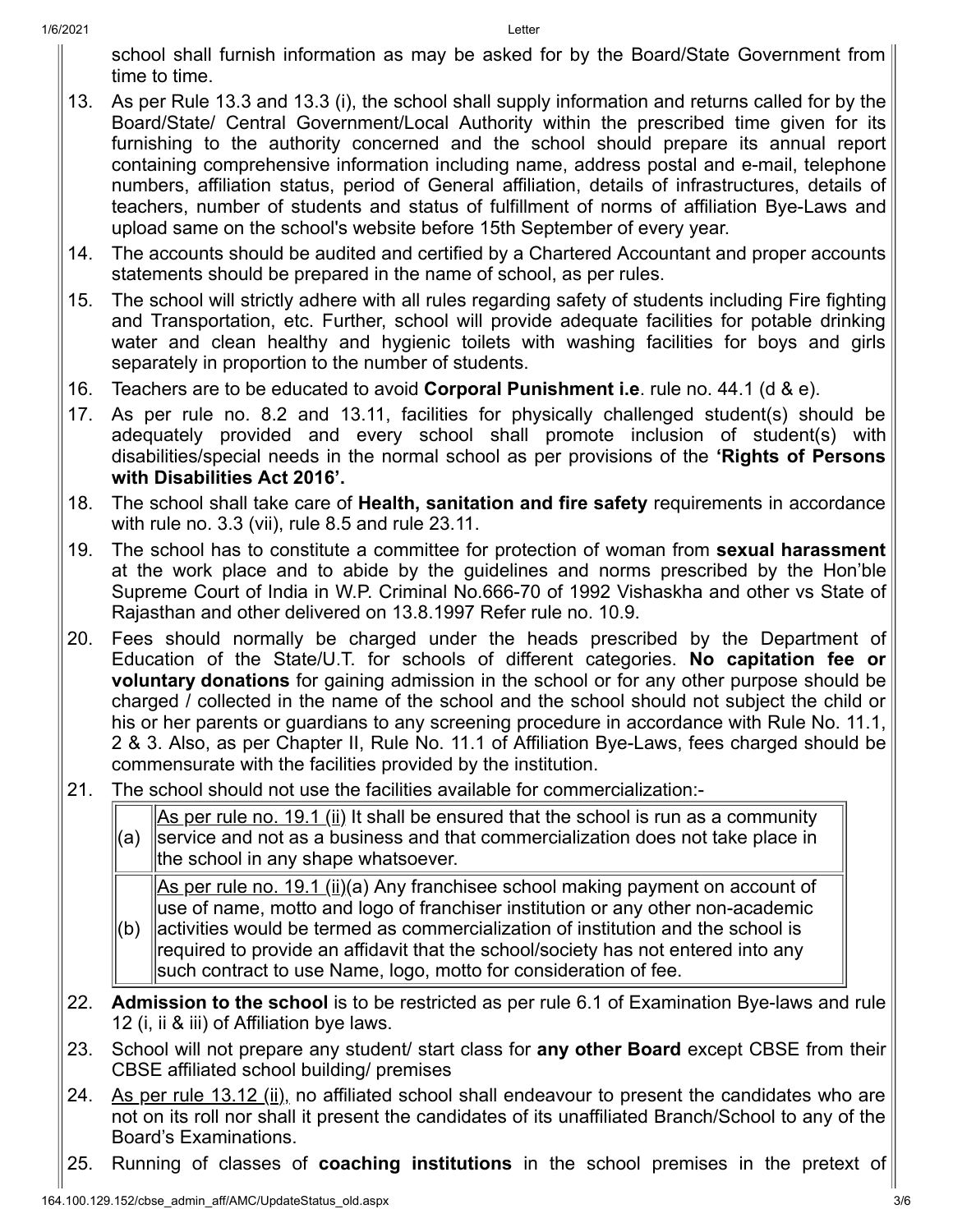providing coaching to the students for various examinations is not approved by the board. Strict action would be taken on defaulters.

- 26. Each school affiliated/ to be affiliated with the Board shall frame **Service Rules** for its employees which will be as per Education Act of the state/U.T., if the Act makes adoption of the same obligatory, otherwise as per Service Rules given in Affiliation Bye Laws. Further, **Service Contract** will be entered with each employee as per the provisions in the Education Act of the state/ U.T., or as given in Appendix III.
- 27. **Pay and allowances** to staff should be revised from time to time to bring it at par with that of State Government. Further, **Salary and service conditions** of staff should be fixed in accordance with rule no. 3.3 (v) and rule no. 10.2 as appended below:-

a) The school in India must pay salaries and admissible allowances to the staff not less than the corresponding categories of employees in the State Government schools or as per scales etc. prescribed by the Government of India.Further, the service conditions as per Rule 10 and Rules 24 to 49 of Affiliation Bye-Laws shall also be adhered to.

(b) Salary should be paid through Electronic Clearing Service (ECS) from the date of first appointment of the teachers on probation.

- 28. Continuous **sponsoring of students at Board examination** is to be made as per rule 13.12 (iv). Failure to do so will lead to suo moto withdrawal of the affiliation of the school for Secondary and Senior Secondary Examination as the case may be
- 29. **School infrastructure and teachers** should be made available as per rule no. 13.4 **for examinations** conducted by the board and evaluation of answer scripts
- 30. As per rule no. 8.8 (iv & v), every affiliated school is required to develop their own website containing comprehensive information such as affiliation status, details of infrastructure, details of teachers, number of students, address-postal and e-mail, telephone numbers etc.
- 31. Strict adherence to the provisions of Wild Life Protection Act while procuring plants and animals for the use in laboratories by the school must be made in accordance with circular no. 03 dated 21 May 2013
- 32. As per rule 15.1 (d), the school will follow the syllabus on the basis of curriculum prescribed by NCERT/ CBSE and text books published by NCERT/CBSE for the Middle classes as far as practicable or exercise extreme care while selecting books of private publishers. The content must be scrutinized carefully to preclude any objectionable content that hurts the feelings of any class, community, gender, religious group in society. The school will be responsible if prescribed books are found having such content. Provided also that the school would put a list of such books prescribed by it on its website with the written declaration duly signed by the Manager and the principal to the effect that they have gone through the contents of the books prescribed by the school and own the responsibility
- 33. As per RTE act 2009 and Chapter IX rule No. 53.2.2(a) and 53.3, a teacher appointed to teach Class I to V and VI to VIII should pass in the Central Teacher Eligibility Test (CTET)/ State Teacher Eligibility Test (TET) conducted by the appropriate Government in accordance with the guidelines framed by the NCTE for the purpose
- 34. As per rule no. 3.3 h (vi), every school should organize at least one week training programme for teachers every year in association with any teachers training institute recognized by the State or Central Government or by any agency identified by the Board
- 35. Every secondary and senior secondary school shall appoint a person on full time basis for performing the duties of a Health Wellness teacher as per rule 53.5.
- 36. The school will create Reserve Fund as per the requirement of the Affiliation Bye Laws.
- 37. The Board would not allow any transfer of property/sale of school by one society/ Management/ Trust to another Society/Management/Trust through agreement/sale deed. In case such transaction is effected explicitly or implicitly the Board shall withdraw its affiliation with immediate effect.
- 38. The school is required to follow the safety guidelines as issued by the Board vide Circular No-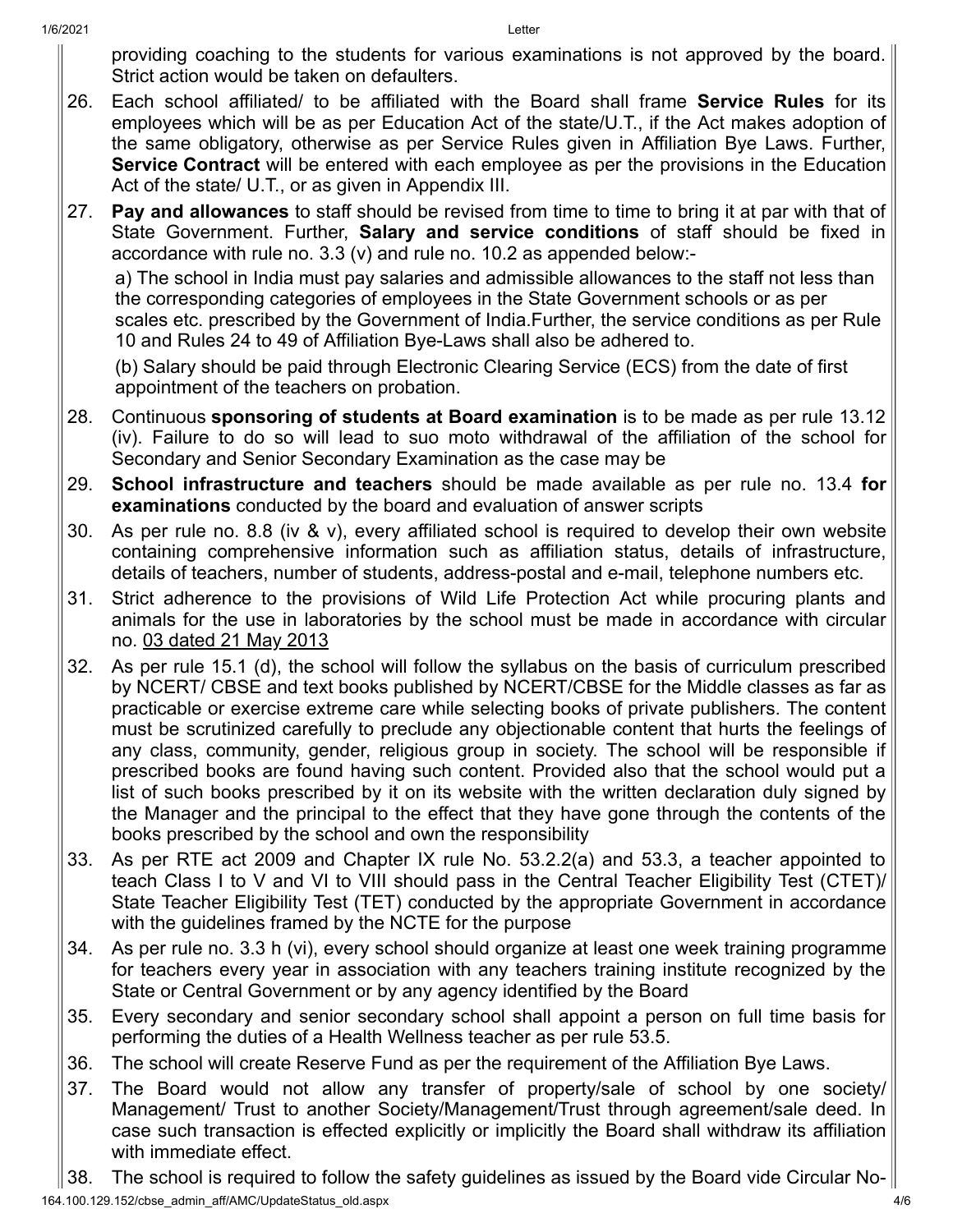Affiliation 05/2018 dated 27.03.2018 captioned Safety of Children in schools.

- 39. The school is directed to submit an affidavit duly notorized with in 15 days of issuance of grant letter, as an instrument of acceptance of terms of affiliation. The school is not allowed to alter or make any changes in the contents of the affidavit. The format of affidavit is attached with this letter.
- 40. 5-6 names of persons not below the rank of Principal of Sr. Secondary School affiliated with the Board be recommended so that two of them may be approved by the Board as its nominee in the School Managing Committee. Of these 2-3 may be Principals of KV/JNV
- 41. The school shall apply for further Extension of General Affiliation 'Online' through www.cbseaff.nic.in with prescribed fee and other essential documents as per the time period given by the board in this regard before the expiry of the date of General affiliation otherwise penalty as per rules will be charged for late execution of application.
- 42. The school should not start Class IX/X/XI/XII (as the case may be) without written approval of the Board. The Board shall not be responsible for any consequences in case class IX/X/XI/XII are started without obtaining the prior approval of the Board and without following the Affiliation Byelaws.
- 43. It is mandatory for every affiliated school to become a member in the local Sahodaya of CBSE schools.
- 44. In case of established violation of Affiliation Bye laws, directions given in the circulars and any of the above mentioned conditions by the school, the school would be liable for disaffiliation under Chapter V,Rule No. 17 of Affiliation Bye-laws.
- 45. Some of the important rules to be adhered to by the school were given above for drawing specific attention of the school authorities. However, the school authorities are required to acquaint themselves with the rules contained in Affiliation, Examination Bye-laws and circulars issued by the Board from time to time. Any laxity in following rules/instructions of the Board will lead to action against school as per Rule 17 of Affiliation Bye-laws.
- 46. Concerned Regional Office is requested to create new email id of school ( 56190@cbseshiksha.in), this will be used for all online activities and official communication with the Board . For example , if school number is 99999, then email ID will be 99999@cbseshiksha.in. Password for first time login for new email ID will be shared to you on school's email ID/ Mobile number of Principal given at the time of applying online for affiliation.
- 47. **The School is requested to complete the process and use the email ID** as per above instructions and are also requested to ensure that:-

a. **This email ID will be used for communication with CBSE only.** Do not use this email ID with other people or organisations.

b. **This email ID is not to be printed on the school letter head ,** to avoid its circulation in the public.

c. **If there is a change of the Principal , proper handing over of this email ID** (User ID and Password ) be done between outgoing and incoming Principal .

d. **All the examination related work and all CBSE related correspondence will be done on this email ID only.**

48. The school shall be solely responsible for any legal consequences arising out of the use of school name/ logo/ society/ trust or any other identity related to running of school affiliated to CBSE. The school shall also be liable to bear all legal charges incurred by the Board, if any, arising out of these circumstances.

**The affiliation of the school is subject to the fulfillment of the following special conditions. The school is required to comply with the conditions mentioned below and report specific compliance with documentary and photographic evidence ONLINE within a period of 30 days from the date of this letter. In case of non compliance of the these conditions the school will be liable for action as per rules:-**